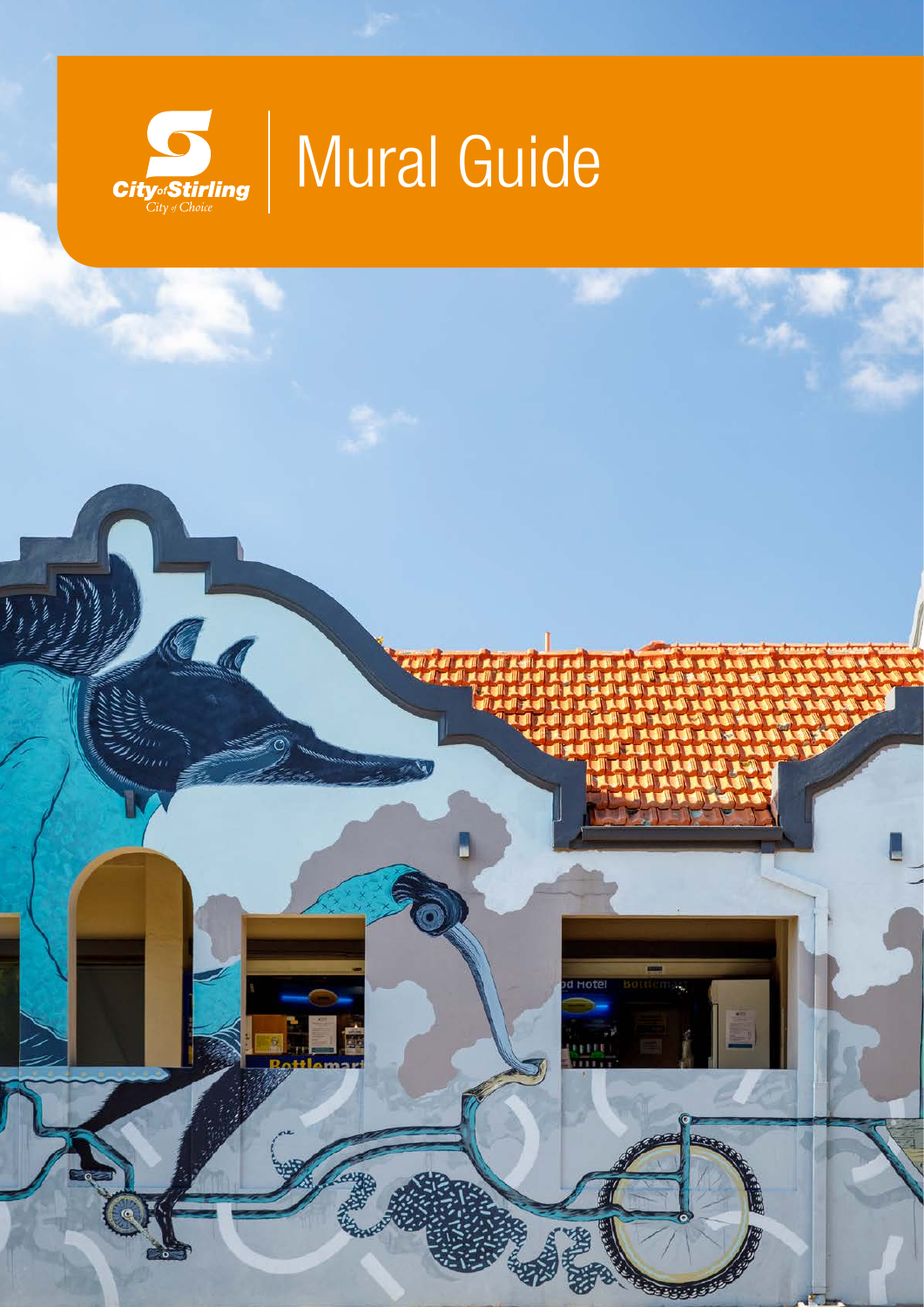Murals are a great way to bring colour and life to empty walls, floors, fences and utility infrastructure. They can tell stories, highlight social issues, provide commentary, create a sense of place or simply bring beauty to a location where there was none.

Before you get started on your mural project, here are some things to consider.

#### **Mural location**

For all City of Stirling owned, leased or managed property, please contact the City's Public Art Officer for permission via email at art@stirling.wa.gov.au.

For third party properties (such as a business or utility provider e.g. Western Power or Water Corporation), please contact the property owner for permission. It is recommended to document any arrangement made.

#### **Surface type**

A mural can be applied to brick, metal, render or gyprock. Smooth surfaces are easiest to paint. Additional time may be required for rough or uneven surfaces.

All surfaces should be adequately prepared ready for painting which may include removing any previous flaking paint, treatment of moisture, rust or corrosion, application of a suitable sealer or surface binder. Failure to prepare the surface properly will result in a significantly reduced lifespan of the mural.

#### **Seeking approval**

Murals located on private property generally do not require permission from the City of Stirling except:

- **•** Where the mural could be considered to be signage (where the company logo or name is a key element in the mural design);
- Where the mural is proposed to be located on a property that is either: – Entered on the State Register of
	- Heritage Places;
- Entered on the City of Stirling's Heritage List; or
- Located within the City's Heritage Protection Areas of Inglewood, Mount Lawley and Menora.

If any of the above conditions apply to your mural project, please contact the City's Public Art Officer via email at art@stirling.wa.gov.au for general advice on the next steps and approvals required.

#### **Project budget**

Budget will determine the level of detail and experience of the artist. Emerging artists may be willing to work for a lower fee; however, it is not considered appropriate to offer an artist a mural location for exposure as equivalent to payment for their time.

The National Association for Visual Artists (NAVA) has recommended pay rates for artists. The Public Art Officer can help you understand suitable rates of payment.

Whether you have a specific theme/style in mind or would like the artist to create a design of their own, the Public Arts Officer can help you develop a brief or provide advice on an open commission. It is recommended to request a draft sketch before the mural is installed and artists should be paid for developing this design.

Your budget may also need to include allowances for surface preparation, paint, artist fees, access equipment, permit fees, traffic management and anti-graffiti coating.

The City offers a range of grants that may suit your project, speak to the Public Arts Officer for advice. Grants Finder is an independently collated database for grants and other funding opportunities. You may also be able to find sponsorship for your project.

#### **Finding an artist**

There are a number of ways you can find an artist for your project, here are a few starting points.

- **•** Artists will usually sign their work with their name or social media handle so when you see a mural you like, take note!
- **•** There are a number of social media pages and websites dedicated to street art
- **•** www.streetsofperthwa.com have put together a handy map to explore murals
- **•** Artsource is the peak membership body for visual artists in WA. View their online gallery at www.artsource.net.au
- **•** Join Perth Mural Opportunities for Artists on Facebook. Post your project in this group and artists will contact you.

Cover: *Worth the Ride* by Andrew Frazer 2015, Inglewood Hotel. Photo by Jess Wyld. Left: *Travellers* by Kyle Hughes-Odgers 2015, private commission, Yokine. Photo by Jess Wyld.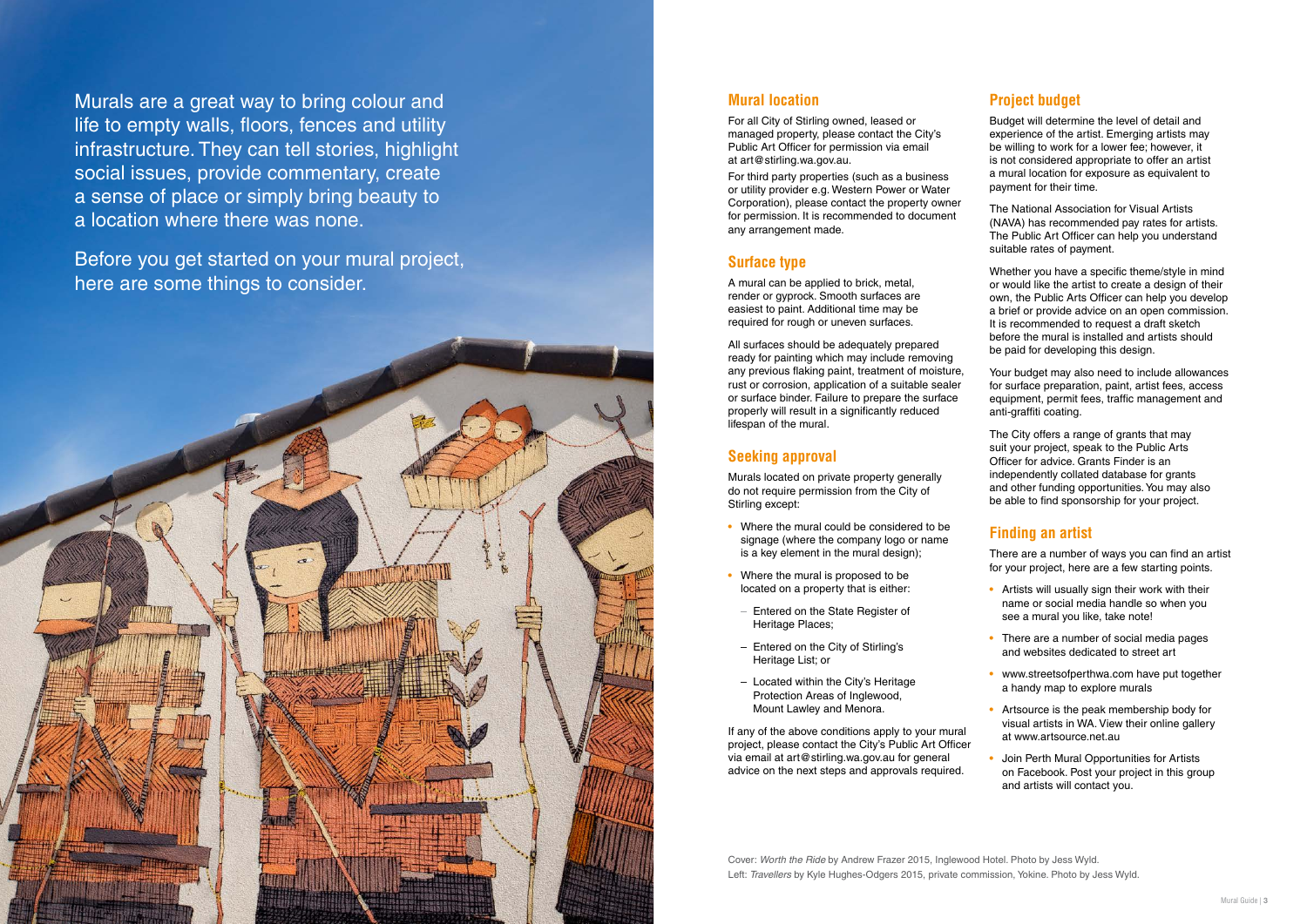



#### **Important considerations**

- **•** If the mural is to be in an outdoor location, high quality exterior paints should be used.
- **•** Publicly accessible murals should be finished with a professionally applied, non-sacrificial anti-graffiti coating. This enables graffiti to be removed without damaging the artwork. Sacrificial coatings may be used, but will need to be re-applied should damage occur.
- **•** Safety considerations:
- **–** Will the artist need to use access equipment such as ladder, elevated work platform or scaffolding to complete the painting? Some specialised equipment requires a license to operate
- **–** Is the location in or near a road, carpark, railway line, cycle or pedestrian path? Traffic management may be required and you may also need an obstruction permit. Contact the City for guidance.
- **–** Is the area known for antisocial behaviour? You may need to make sure the artist is not working alone.
- **•** Advise the City's Graffiti team that you intend to have a mural installed, we'd hate to see the artwork removed by accident.
- **•** Murals usually have a lifespan of 5 10 years depending on the location and materials used. At the time of commissioning an artist, an agreement should clearly state what is to happen once the mural comes to the end of its' lifespan. Either a new mural is commissioned or the mural is removed to restore the wall back to its original condition.
- **•** A written agreement should outline requirements including any changes to proposed designs and use of the mural image. The artist retains the copyright of the artwork and permission should be sought for reproduction of the mural image, such as merchandise and publications.

#### **Mural priorities**

Where the City of Stirling is involved via the mural location or funding support, the City will support proposals that:

200

- **•** Achieve high artistic quality and curatorial outcomes
- **•** Include local artists and where possible partner emerging artists with more experienced ones (a mentorship)
- **•** Celebrate local stories, people and places
- Improve the aesthetics of the surrounding area
- **•** Are mindful of existing murals in the area and
- **•** Where applicable, addresses an ongoing vandalism issue.

Above: *Rainbow Bee Eaters* by Kerise Delcoure 2017, Carine Open Space.

Right: *Inglenook* by George Domahidy 2019 (left) and *Cow Mural* by Anya Brock 2014, Inglewood. Photo by Jess Wyld.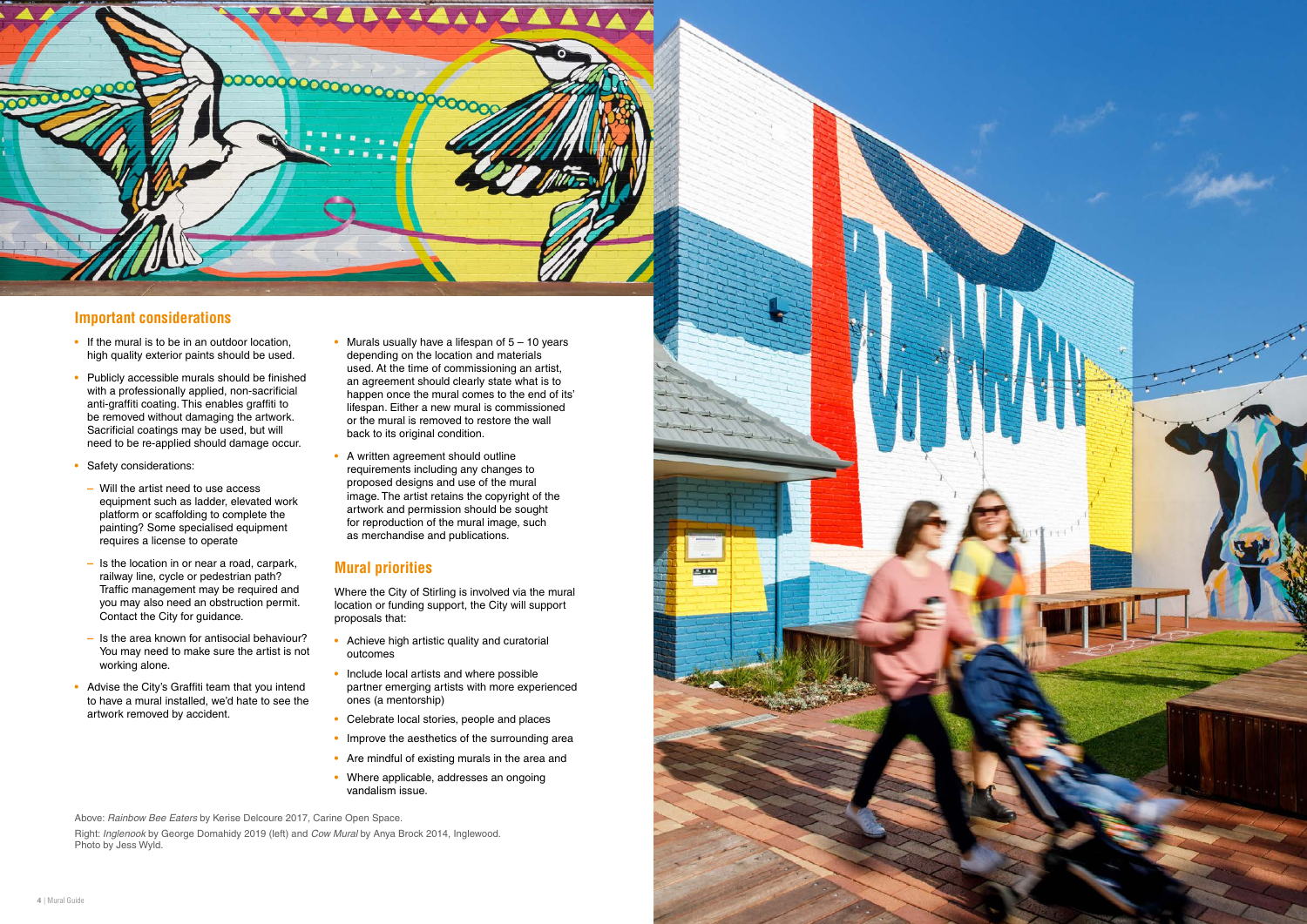## Process



## 1

**Identify**  Identify a possible mural location.

2

#### **Talk**

Talk to the City's Public Art Officer about your idea and any approvals required at art@stirling.wa.gov.au



### 3

#### **Determine**

Determine if your chosen site is suitable and what considerations you need to make.



### 5

#### **Secure**

In-principle agreement from the building or infrastructure owner (if it's not you).



### 6

#### **Scope**

What do you want the mural to look like? Put together your ideas in an Artist Brief.



### 7

#### **Seek**

Find artists whose style suits your vision. Prepare a written agreement with your chosen artist.



8

### **Design**

The artist will prepare a design concept based on the Artist Brief (fee payable).

Your mural should have a lifespan of  $5 - 10$  years.



### 9

#### **Approval**

Have the design approved by the building owner and any other stakeholders. Check what permits might be required.

10

### **Prepare**

Prepare the mural surface ready for painting to begin. Ensure appropriate safety measures are in place.



### 11

#### **Install**

The exciting part where the artist paints the mural! It is a great idea to document the installation via video or photos.



### 12

#### **Protect**

Have an anti-graffiti coating applied by a professional as soon as possible after the mural is finished.

13

#### **Celebrate**

The project is finished and you have added to the vibrancy of your local area. Throw a little party! Invite the artist, neighbours and supporters.

14

### **Maintain**

#### **Did you know?**

Copyright is a form of intellectual property that protects the original expression of ideas and enables creators to manage how their content is used such as reproduction.

Moral Rights are personal to the creator and cover the right:

- **•** to be attributed (or credited) for their work;
- **•** not to have their work falsely attributed; and
- not to have their work treated in a derogatory way.

For more information please visit the Copyright Agency's website www.copyright.com.au

## 4

#### **Get support**

Get support from nearby property owners and potential collaborators.